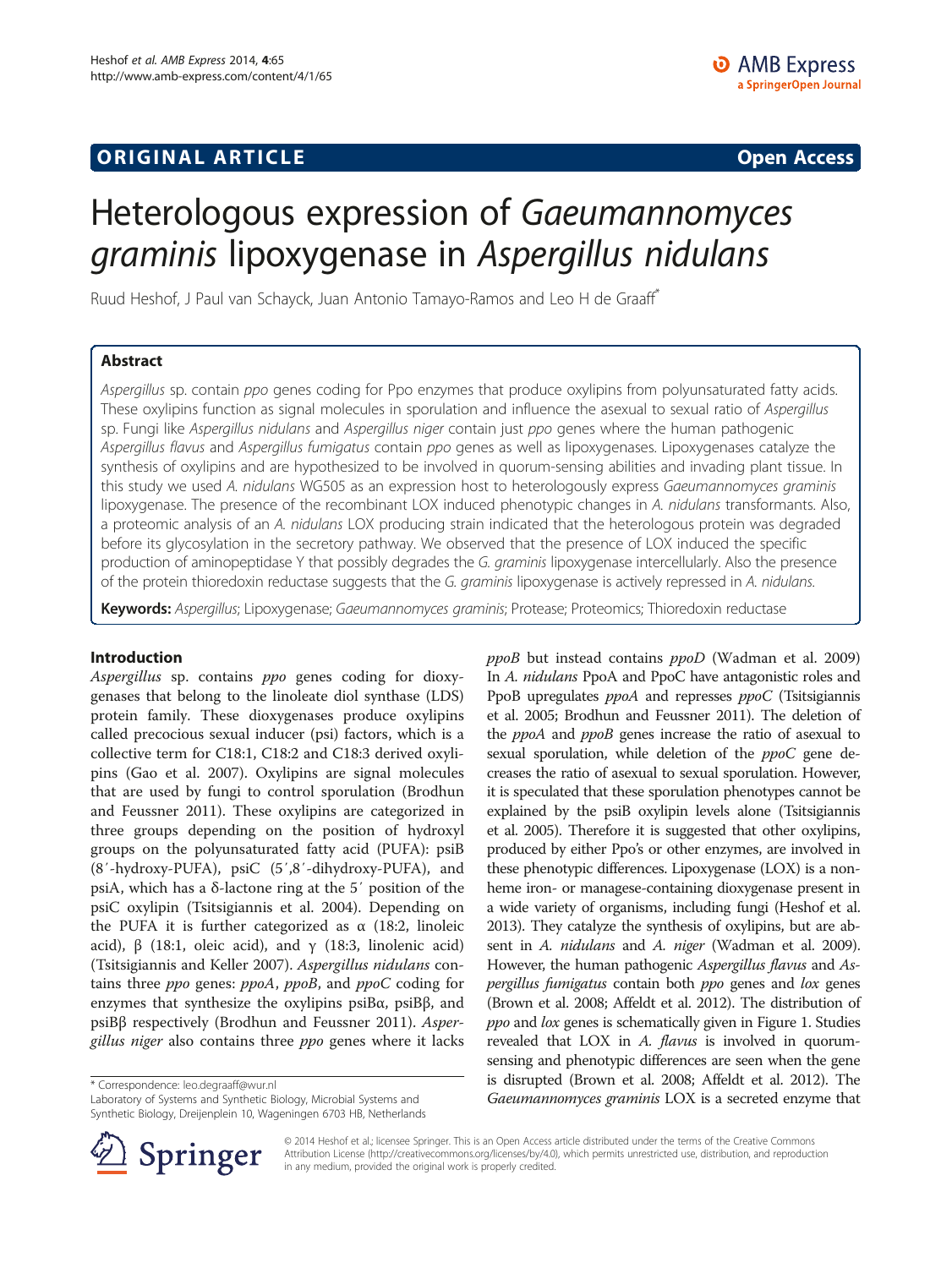<span id="page-1-0"></span>

is capable of producing 11S-HPODE and 13R-HPODE oxylipins and is hypothesized to be involved in invading plant tissue (Oliw [2002](#page-5-0)). Plant oxylipins 9S-HPODE and 13S-HPODE induce sporogenic effects in A. *nidulans* similar to the ones produced by the psi factor (Calvo et al. [1999](#page-5-0)). Both oxylipins caused decreased mycelial growth where 13S-HPODE in a 10–100 μM concentration also reduces mycotoxin production of aflatoxin and sterigmatocystin (Burow et al. [1997\)](#page-5-0). In this study we introduced the G. graminis LOX in the A. nidulans WG505 production host. The goal of the study was to verify whether A. nidulans is a suitable host for the heterologous expression of G. graminis LOX.

#### Materials and methods

#### Expression of G. graminis LOX in A. nidulans

Heterologous expression of G. graminis LOX in A. nidulans was performed according to previous studies (Nyyssölä et al. [2012\)](#page-5-0). The gene encoding the G. graminis LOX AAK81882.1 was codon-optimized for expression in A. niger and synthesized by DNA 2.0 (Menlo Park, USA) [Gen-Bank KM248327]. For expression the promoter and secretion signal of the xlnD gene from A. niger [GI:74626559] replaced the native secretion signal of G. graminis (Van Peij et al. [1997,](#page-5-0) Van der Straat et al. [2014](#page-5-0)). With help of the XbaI and BamHI restriction sites the synthesized gene was incorporated into a pUC19 vector and was used to transform A. nidulans WG505, that is a *pyrA* derivative of A. nidulans WG 096 (ATTC 48756) (Nyyssölä et al. [2012](#page-5-0)). The transformants were plated on MMS plates and incubated for 4 days at 37°C (Kusters-van Someren et al. [1991](#page-5-0)). Transformants were analyzed by PCR for verification of integration of the lox gene into the genome. A. *nidulans* was grown for 48 h at 37°C at 250 rpm in 100 ml MM + 50 mM D-xylose using 500 ml Erlenmeyer flasks. The culture broth was separated from the mycelium by funnel filtration and both were submerged into liquid nitrogen to freeze and preserve the materials. The culture broth and the mycelium were stored at −80°C until further research.

#### Growth and induction of A. nidulans wild type and transformant

A. nidulans WG505 and an isogenic transformant expressing the G. graminis LOX (A. nidulans GG-LOX) were cultivated on agar plates containing complete medium (6.0 g/l NaNO<sub>3</sub>, 1.5 g/l KH<sub>2</sub>PO<sub>4</sub>, 0.5 g/l KCl, 0.5  $MgSO_4 \tcdot 7 H_2O$ , 2 g/l peptone, 1 g/l yeast extract, 1 g/l casamino acids, 0.3 g/l yeast ribonucleic acids, 2 ml/l vitamin solution, 1 ml/l Vishniac solution, 50 mM D-(+)xylose, 12% agar) (Pontecorvo et al. [1953](#page-5-0)). Also, A. nidulans was grown at 37°C in 500 ml Erlenmeyers containing 100 ml complete medium without agar and inoculated with  $10^6$  spores/ml. Both media contained 50 mM D-xylose to induce the  $xlnD$  promotor and stimulate production of G. graminis LOX.

#### Fermentation of A. nidulans

A. nidulans WG505 and A. nidulans GG-LOX were fermented using a New Brunswick BioFlo® 310 (Eppendorf, Nijmegen, The Netherlands). The batch-phase was performed using  $3 \mid \text{of medium}$  for  $24 \mid \text{h}$  (5 g/kg glucose, 0.5 g/kg KH<sub>2</sub>PO<sub>4</sub>, 0.5 g/kg MgSO<sub>4</sub>  $\cdot$  7 H<sub>2</sub>O, 4.0 g/kg  $(NH_4)_2SO_4$ , 1 g/kg yeast extract, 0.1 g/kg Struktol J673). When the glucose was completely consumed the fermentation was fed 2 l using D-xylose medium at a speed of 0.35 g/min (75 g/kg D-xylose, 3.1 g/kg KH<sub>2</sub>PO<sub>4</sub>, 14.85 g/kg  $(NH_4)_2SO_4$ , 24.4 g/kg yeast extract). Samples were taken every 2 h to test for the presence of the G. graminis LOX.

#### mRNA isolation and identification of the G. graminis LOX

Mycelium from A. nidulans WG505 and A. nidulans GG-LOX was submerged in peqGOLD TriFast (peqLAB, De Meern, The Netherlands) and disrupted using glass beads and a MP FastPrep-24 beadbeater (MP Biomedicals, Eindhoven, The Netherlands). The RNA isolated was treated with DNase I and transcribed to cDNA using Omniscript RT enzyme (Qiagen, Venlo, The Netherlands). The resulting cDNA was submitted to PCR using the forward primer 5′-TGAGTTGCAGAACTGGATCG-3′ and reverse primer 5′-GCAGAACGCCAGAAAACTTC-3′ for detection of the G. graminis lox mRNA. cDNA from positive reactions were sequenced (Baseclear, Leiden, The Netherlands). As a positive control the pyruvate kinase (*pkiA*) gene was amplified using the forward 5′-GCCAGTCTTGAACTGAA CGC-3′ primer and the reverse 5′-GCCAGATCTTGA CGTTGAAGTC-3′ primer (de Graaff et al. [1992](#page-5-0)). Amplified gDNA results in a 304 bp fragment while amplified cDNA results in a 204 bp fragment due to the existence of an intron in the fragment.

#### Mutagenesis of the G. graminis LOX

To test whether the activity of the G. graminis LOX interferes with the correct synthesis and secretion of the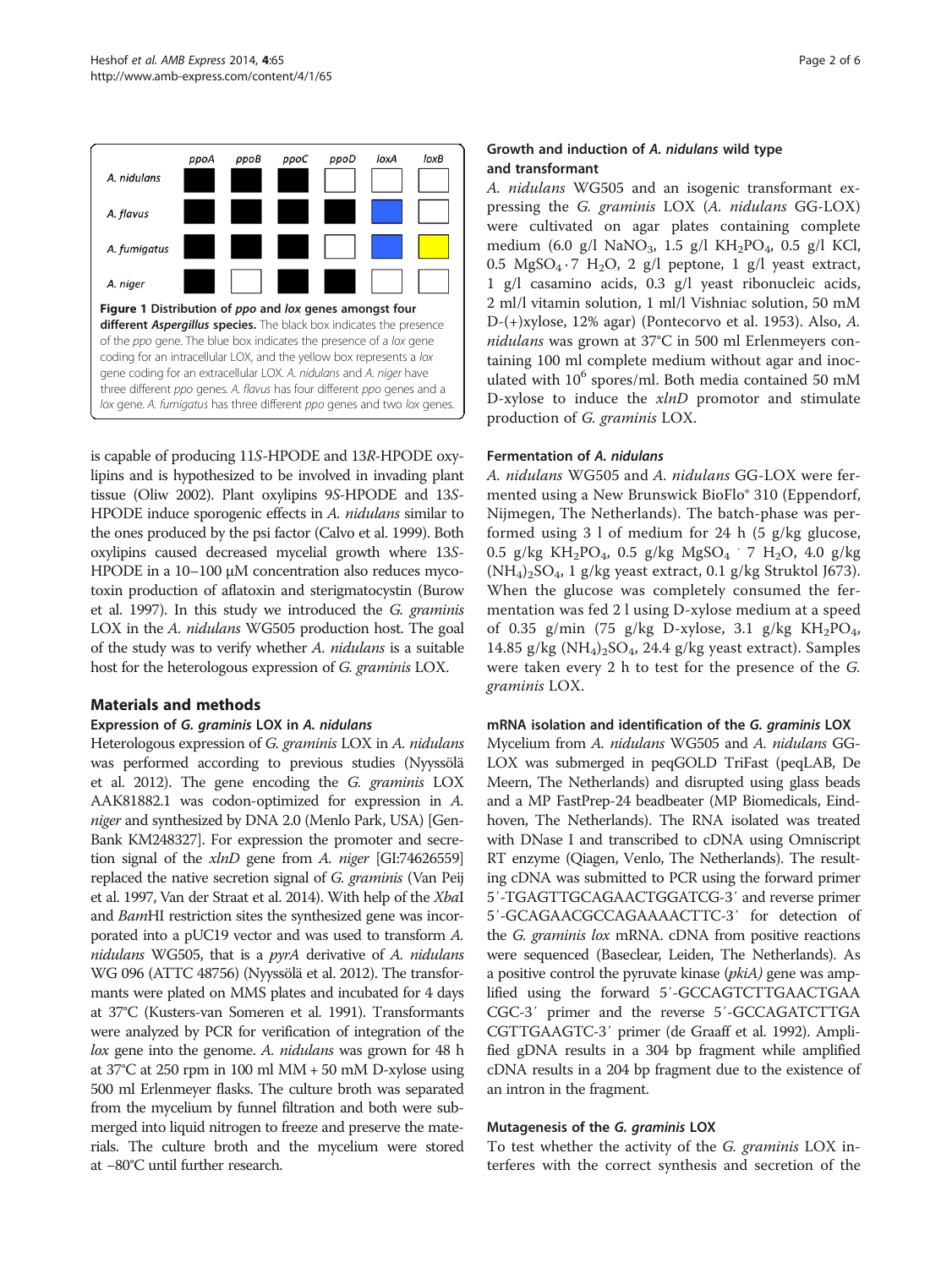protein a double site-directed H306Q-H310E mutagenesis was performed resulting in inactive A. nidulans GG-LOX mutants. These mutations do not affect protein expression levels but result in a catalytically inactive enzyme (Cristea et al. [2005](#page-5-0)). For mutagenesis the QuikChange Lightning Site-Directed Mutagenesis Kit (Agilent Technologies, Amstelveen, The Netherlands) was used. The forward 5′-GTTCTACTCCCAAATGTACCA GGTGCTGTTCGAGACCATCCCGGAG-3′ primer and the reverse 5′-CTCCGGGATGGTCTCGAACAGCACC TGGTACATTTGGGAGTAGAAC-3′ primer were designed as advised by the protocol of the mutagenesis kit. Positive transformants were identified by sequencing (Baseclear, Leiden, The Netherlands).

#### Western blot analysis

To identify the presence of G. graminis LOX a western blot analysis was performed. 20 μl of culture broth and disrupted mycelium was isolated and run on a 10% SDS-PAGE with a voltage of 100 V for 1 h using Tris-HEPES-SDS Running Buffer (Thermo Scientific PI28398). Afterwards the gel was rinsed with  $dH_2O$  and pre-soaked with CAPS-blot buffer. A nitrocellulose membrane was used to absorb the proteins from the SDS-PAGE and was blotted overnight at 70 mA. The membrane was washed for 30 min in TBST and afterwards it was blocked using TBST + 1% BSA for 30 min. Rabbit polyclonal antibody of G. graminis (Eurogentec, Seraing, Belgium) was used in a 1/1000 dilution to detect LOX on the membrane. After 3x washes with TBST for 10 min the membrane was incubated for 30 min using a 1/1000 dilution of secondary anti-rabbit peroxidase antibody (Sigma-Aldrich Lot. A0545-1ML). After the final  $3 \times 10$  min wash step with TBST the membrane was submitted to AP-detection. This was done by mixing two solvents: 60 mg of 4-chloro-1 naphtol to 20 ml methanol (A) and by adding 60 μl of 30% ice-cold  $H_2O_2$  to 100 ml TBS (B). Prior to use solvents A and B were mixed and the membrane was added to this mixture. The reaction was stopped with  $dH_2O$  after 30 min of incubation.

## Immunoprecipitation using G. graminis LOX antibody and proteomics analysis

A. nidulans WG505 and A. nidulans GG-LOX were grown with 50 mM D-xylose for 48 h and the culture broth and mycelium were separated by funnel filtration The mycelium was disrupted three times by French Press with a pressure of 1,000 psi and the resulting cell free extract was prepared by centrifugation. Samples of 5 ml from both culture broth and cell free extract were taken and incubated with 5 ml of polyclonal G. graminis antibody (Eurogentec, Seraing, Belgium). The samples were incubated overnight with a stirring speed of 200 rpm at 4°C. Immunoprecipitation was performed using 100 μl Dynabeads

Protein G Magnetic Beads (Life Technology, Bleiswijk, The Netherlands). After immunoprecipitation the proteins were separated on a 10% SDS-PAGE at 100 V. The proteins were cut from the SDS-PAGE and submitted to in-gel digestion with 100 ng trypsin/sample in 50 mM ammonium bicarbonate buffer. Afterwards the samples were diluted 1:1 using 2% trifluoroacetic acid to acidify the proteins. The samples were purified by binding the proteins to a reversed-phase C18 column and washing with 0.1% formic acid. Then the proteins were eluted with 80% acetonitrile + 0.1% formic acid. Finally the samples were analyzed by LC-MS/MS in the Radboud Proteomics Centre (Radboud University, Nijmegen, The Netherlands). The resulting data were analyzed using MaxQuant software (Cox and Mann [2008\)](#page-5-0).

## Results

#### Phenotype differences in A. nidulans

After 48 h of growth in liquid cultures and on agar plates A. nidulans GG-LOX showed a different phenotype from the one of the wild type. As shown in Figure 2, the mycelium of A. nidulans GG-LOX showed a browner colour when compared to A. nidulans WG505. Also, the pellet size of the transformant was smaller than the one of the wild type strain. The amount of spores formed was also increased in the LOX expressing strain compared to the wild type, both in liquid culture and in agar plates, which could be caused by the produced oxylipins of the G. graminis LOX (data not shown).



Figure 2 A. nidulans wild type and transformant on plates and liquid media after 48 h of growth. All cultures were induced with 50 mM D-xylose. Phenotypic changes are found, the transformant expressing G. graminis LOX becomes brown while the wild type does not.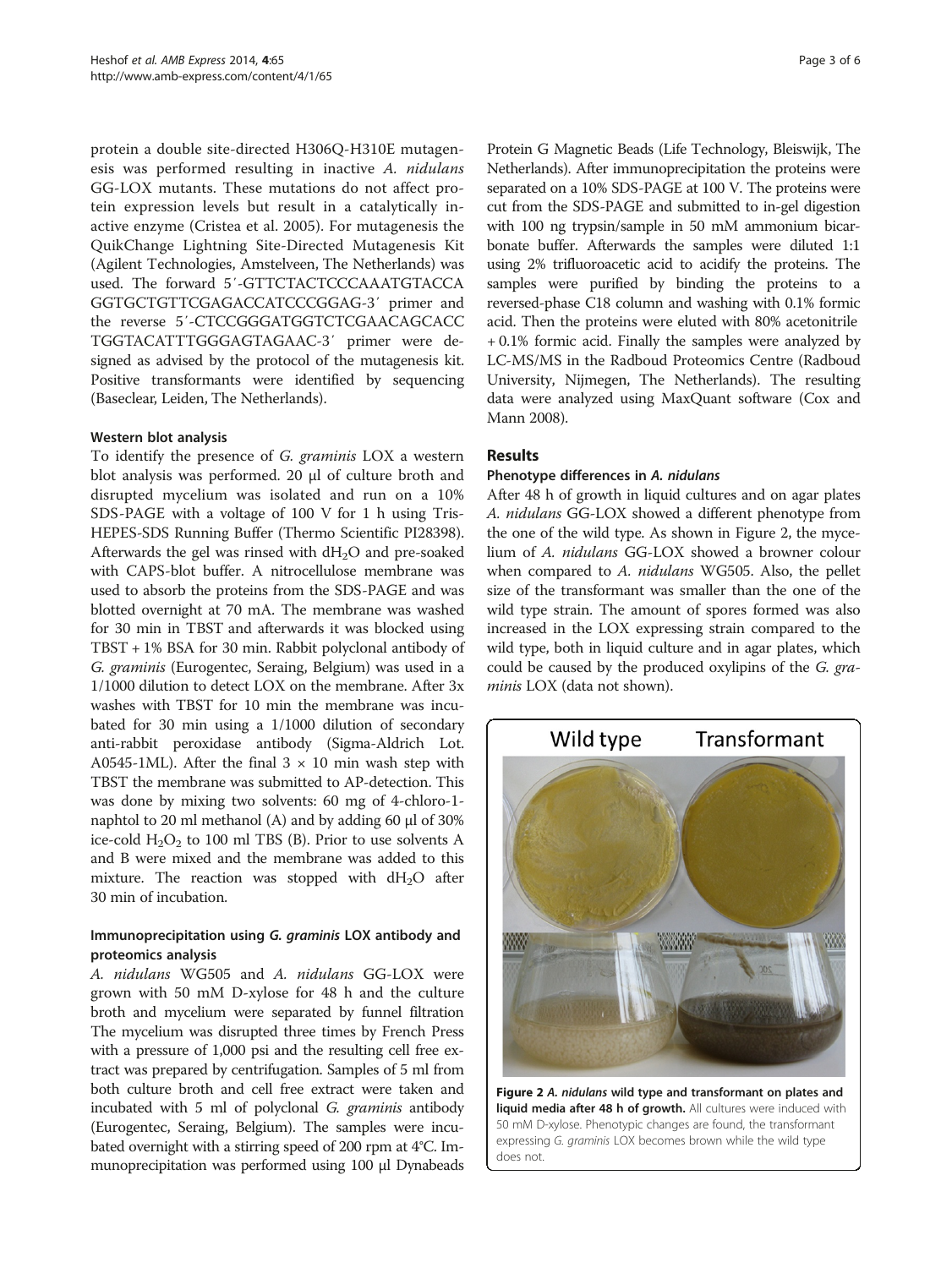#### mRNA identification of the G. graminis lox gene

In order to confirm that the G. graminis LOX gene was successfully transcribed in the A. nidulans GG-LOX transformant mRNA was isolated from both the wild type and the A. nidulans GG-LOX. The analysis was also performed in the wild type strain that was used as a negative control. The mRNA sequence of the transformant resulted in 100% homology with the *G. graminis lox* gene. This implies the gene was correctly transcribed and the production of the G. graminis LOX was stopped at another stage during protein synthesis.

## Western blot analysis

A western blot analysis was performed on three different transformants carrying the *G. graminis lox* gene  $(T_1 - T_3)$ and three different G. graminis lox H306Q-H310E mutant transformants  $(M_1-M_3)$  for which the results are shown in Figure 3. Western blot analysis revealed A. nidulans has two different protein band fingerprints seen in samples WT,  $T_2$ ,  $T_3$ ,  $M_2$  and  $T_1$ ,  $M_1$ ,  $M_3$  (Figure 3a). This coincides with the single and double band found in the western blot analysis of the intracellular proteins of A. nidulans (Figure 3d). The presence of the bands found

in the wild type samples showed non-selective binding of polyclonal antibodies. Production of the G. graminis LOX was neither detected in the supernatants nor in the cell free extract. Also the mutant version of the G. graminis LOX was not be detected in the  $M_1-M_3$  samples. Since the expression of the G. graminis LOX was not be detected at protein level by SDS-PAGE nor by western blot, a proteomic analysis was performed of the proteins isolated by immunoprecipitation using the polyclonal antibodies against G. graminis LOX.

## Comparative proteomics analysis of LOX immuno-precipitated fractions from A. nidulans WG505 and A. nidulans GG-LOX strains

Immunoprecipitation was done on both cell free extract and culture broth for the identification of G. graminis LOX. Three different proteins were identified in the A. nidulans WG505 wild type and the A. nidulans carrying the G. graminis LOX as shown in Figure [4.](#page-4-0) Analysis of the A. nidulans transformant revealed intracellular production of G. graminis LOX (1) but the LOX was not found in the culture broth. Also, aminopeptidase Y (2) was identified in the A. nidulans transformant. A third difference is the

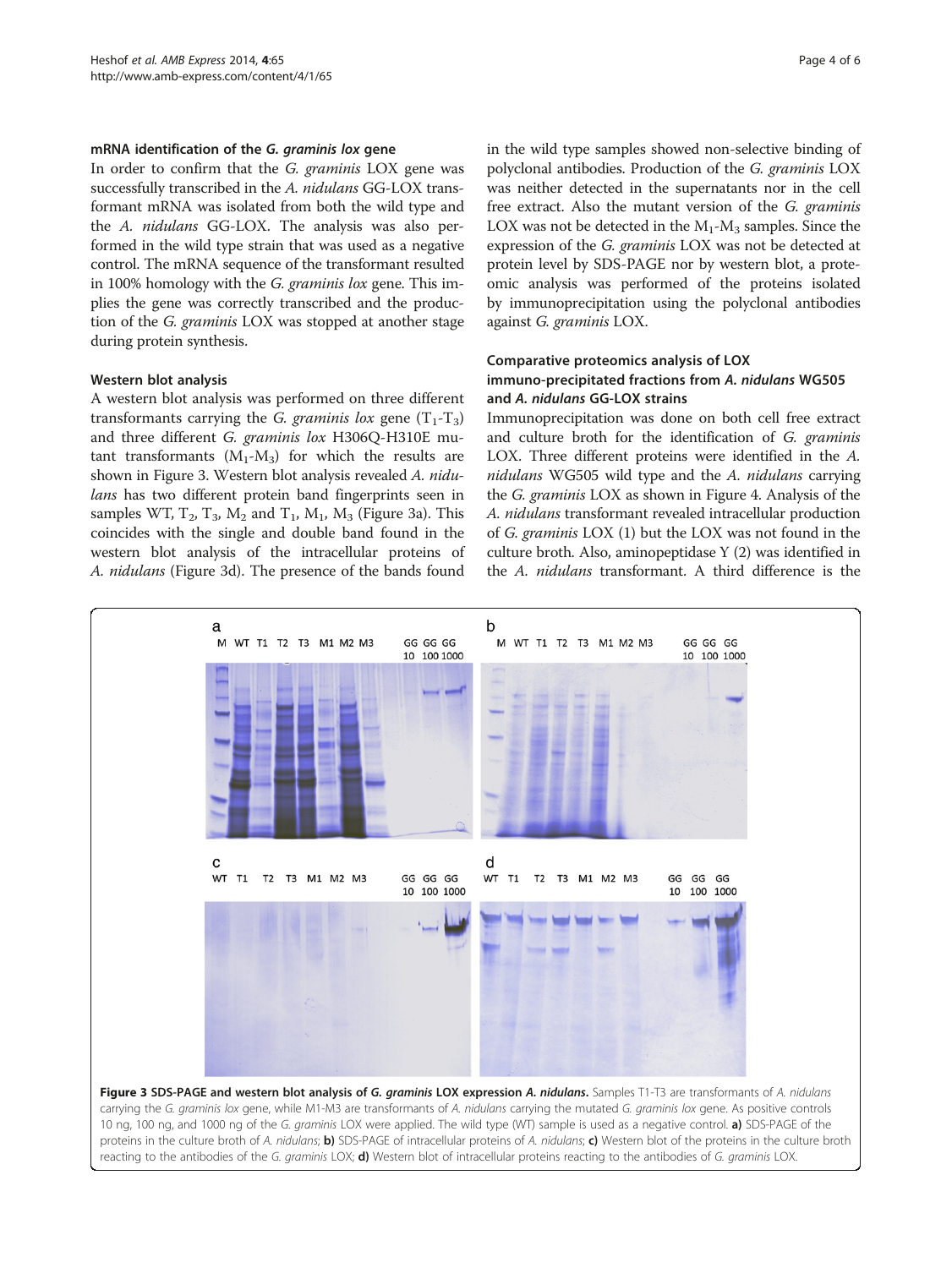<span id="page-4-0"></span>

transformant showed production of thioredoxin reductase (3). This protein functions as a defense agent against oxidative damage and could well be a reflection of the production and activity of G. graminis LOX (Missall and Lodge [2005](#page-5-0)). Finally a difference is found in the production of the PpoC enzyme. In the A. nidulans WG505 wild type this protein is present in the cell free extract and the culture broth. However, only small traces of PpoC were found in the transformant.

## Fermentation of A. nidulans

To verify whether the uncontrolled pH, substrate consumption, and oxygen consumption in shake flasks were promoting the degradation of the G. graminis LOX a 3 to 5 l fed-batch fermentation was run. Biomass was generated using D-glucose as the carbon source before A. nidulans was induced using D-xylose. Samples were taken every 2 h to test for the presence of the G. graminis LOX in the medium. However, no G. graminis LOX could be detected.

#### **Discussion**

Phenotypic differences between the wild type and the transformant expressing the G. graminis LOX were found on both agar plate and in liquid cultures. After 48 h the culture broth of A. nidulans GG-LOX changed towards a brown colour. This indicates A. nidulans might be stressed due to the production of G. graminis LOX. Based on these phenotypic changes and the absence of G. graminis LOX activity, it was investigated to study at what stage the LOX production was stopped. By mRNA analysis G. graminis lox mRNA could be detected thus, it can be concluded the lox gene was successfully transcribed. Therefore the production failed at a different level in the protein synthesis process. Proteins from both strains were isolated and analyzed using G. graminis polyclonal antibodies using different methods. Proteomics data revealed production of three proteins in the A. nidulans transformant that were not found in the wild type. The presence of significant amounts of protease aminopeptidase Y and the intercellular location of the G. graminis LOX suggest the LOX is not secreted but is effectively intracellular degraded. Figure 4 shows G. graminis LOX is produced as the 67 kDa version instead of the highly glycosylated one as is found in G. graminis. This indicates the G. graminis LOX is degraded before it is glycosylated in the secretory pathway. Previous research showed expression of the G. graminis LOX in Pichia pastoris does not need to be glycosylated to be active and this non-glycosylated LOX could be formed by proteases from the expression host (Cristea et al. [2005](#page-5-0)). Also, production of thioredoxin reductase suggests A. nidulans responds the oxidative stress caused by the G. graminis LOX. Another difference found is the presence of PpoC in the wild type while only traces were found in the transformant. This result suggests the presence and activity of G. graminis LOX interferes with the *ppo* oxylipin pathway in A. *nidulans*. The distribution of ppo and lox genes in Aspergillus sp. show A. nidulans and A. niger have three ppo genes and no lox genes. A. fumigatus contains three ppo genes and two lox genes, and A. flavus contains four ppo genes and one lox gene (Brown et al. [2008](#page-5-0); Affeldt et al. [2012;](#page-5-0) Wadman et al. [2009](#page-5-0); Tsitsigiannis et al. [2005](#page-5-0)). This implies the balance of LOX activity in *Aspergillus* is monitored by another oxylipin-producing coding gene. The presence of thioredoxin reductase suggests oxidative stress to the A. nidulans GG-LOX transformant and the G. graminis LOX is intercellular active. Previous studies showed a concentration of 10–100 μM 9S-HPODE and 13S-HPODE had effect on mycelial growth (Burow et al. [1997\)](#page-5-0). Our results show a phenotypic difference between A. nidulans wild type and transformant suggesting the oxylipin balance is disturbed by *G. graminis* LOX activity. One might speculate on the repressing activity of G. graminis LOX on ppoC, since PpoC was only slightly present in the A.